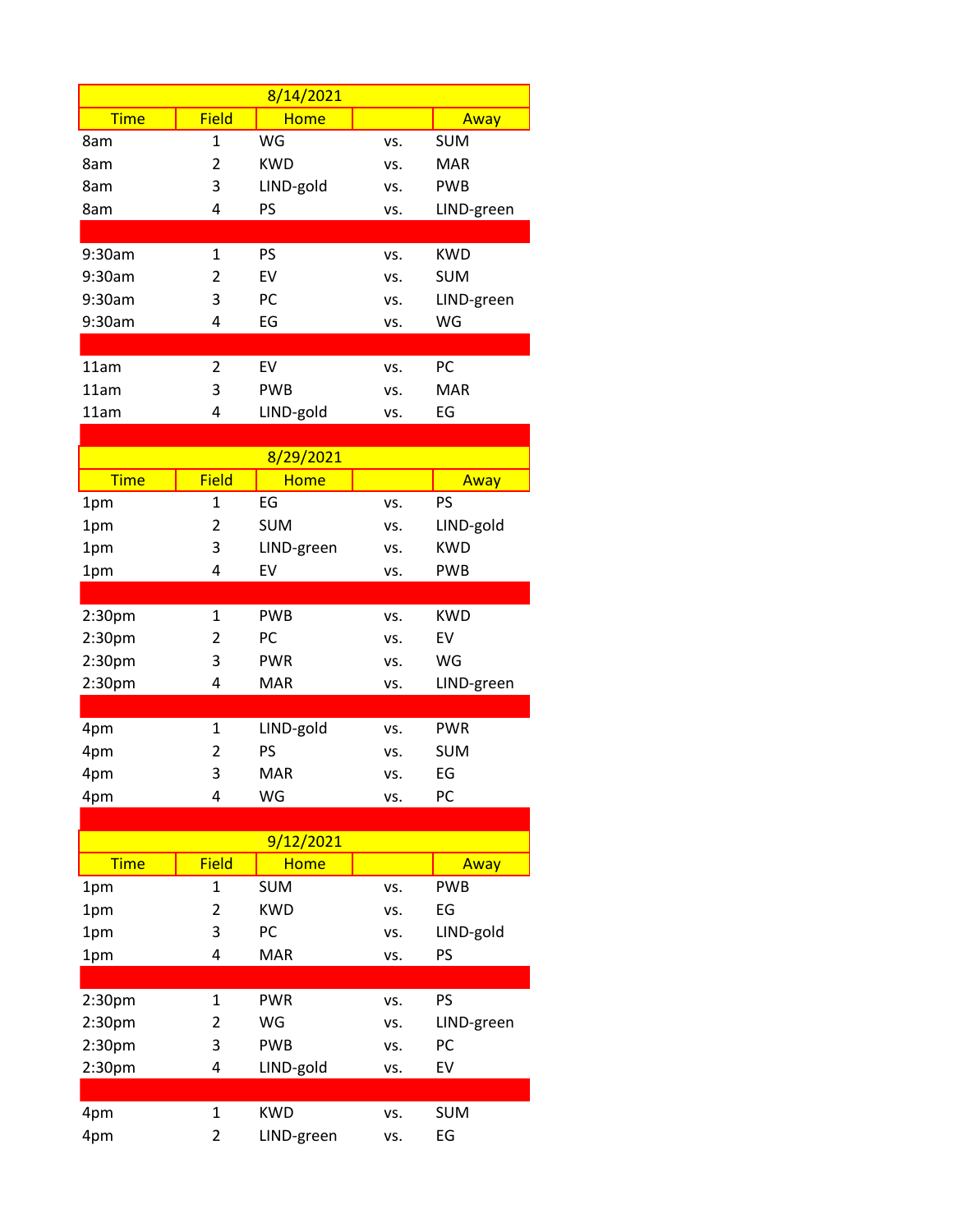| 4pm         | 3              | <b>MAR</b>  | VS. | <b>PWR</b> |
|-------------|----------------|-------------|-----|------------|
| 4pm         | 4              | EV          | VS. | WG         |
|             |                |             |     |            |
|             |                | 9/19/2021   |     |            |
| <b>Time</b> | <b>Field</b>   | <b>Home</b> |     | Away       |
| 1pm         | $\mathbf{1}$   | <b>KWD</b>  | VS. | LIND-gold  |
| 1pm         | 2              | <b>PWB</b>  | VS. | WG         |
| 1pm         | 3              | EG          | VS. | <b>SUM</b> |
| 1pm         | 4              | PS          | VS. | PC         |
|             |                |             |     |            |
| 2:30pm      | $\mathbf{1}$   | LIND-green  | VS. | <b>SUM</b> |
| 2:30pm      | 2              | <b>MAR</b>  | VS. | EV         |
| 2:30pm      | 3              | <b>PWR</b>  | VS. | <b>KWD</b> |
| 2:30pm      | 4              | EG          | VS. | <b>PWB</b> |
|             |                |             |     |            |
| 4pm         | $\mathbf{1}$   | EV          | VS. | <b>PS</b>  |
| 4pm         | $\overline{2}$ | WG          | VS. | LIND-gold  |
| 4pm         | 3              | PC          | VS. | <b>MAR</b> |
| 4pm         | 4              | LIND-green  | VS. | <b>PWR</b> |
|             |                |             |     |            |
|             |                | 9/26/2021   |     |            |
| <b>Time</b> | <b>Field</b>   | <b>Home</b> |     | Away       |
|             |                |             |     |            |
| 1pm         | 1              | <b>PWB</b>  | VS. | LIND-green |
| 1pm         | 2              | LIND-gold   | VS. | PS         |
| 1pm         | 3              | <b>KWD</b>  | vs. | WG         |
| 1pm         | 4              | <b>SUM</b>  | VS. | <b>PWR</b> |
|             |                |             |     |            |
| 2:30pm      | $\mathbf{1}$   | LIND-green  | VS. | EV         |
| 2:30pm      | 2              | <b>SUM</b>  | VS. | PC         |
| 2:30pm      | 3              | <b>MAR</b>  | VS. | LIND-gold  |
| 2:30pm      | 4              | <b>PWR</b>  | VS. | EG         |
|             |                |             |     |            |
| 4pm         | $\mathbf{1}$   | EV          | VS. | <b>KWD</b> |
| 4pm         | 2              | WG          | VS. | <b>MAR</b> |
| 4pm         | 3              | <b>PWB</b>  | VS. | PS         |
| 4pm         | 4              | EG          | VS. | PC         |
|             |                |             |     |            |

| Team Key   |                   |
|------------|-------------------|
| FV         | Eureka - Vaughn   |
| FG         | Eureka - George   |
| KWD        | Kirkwood          |
| LIND-gold  | Lindbergh - gold  |
| LIND-green | Lindbergh - green |
| MAR        | Marquette         |
| РC         | Parkway Central   |
| PS         | Parkway South     |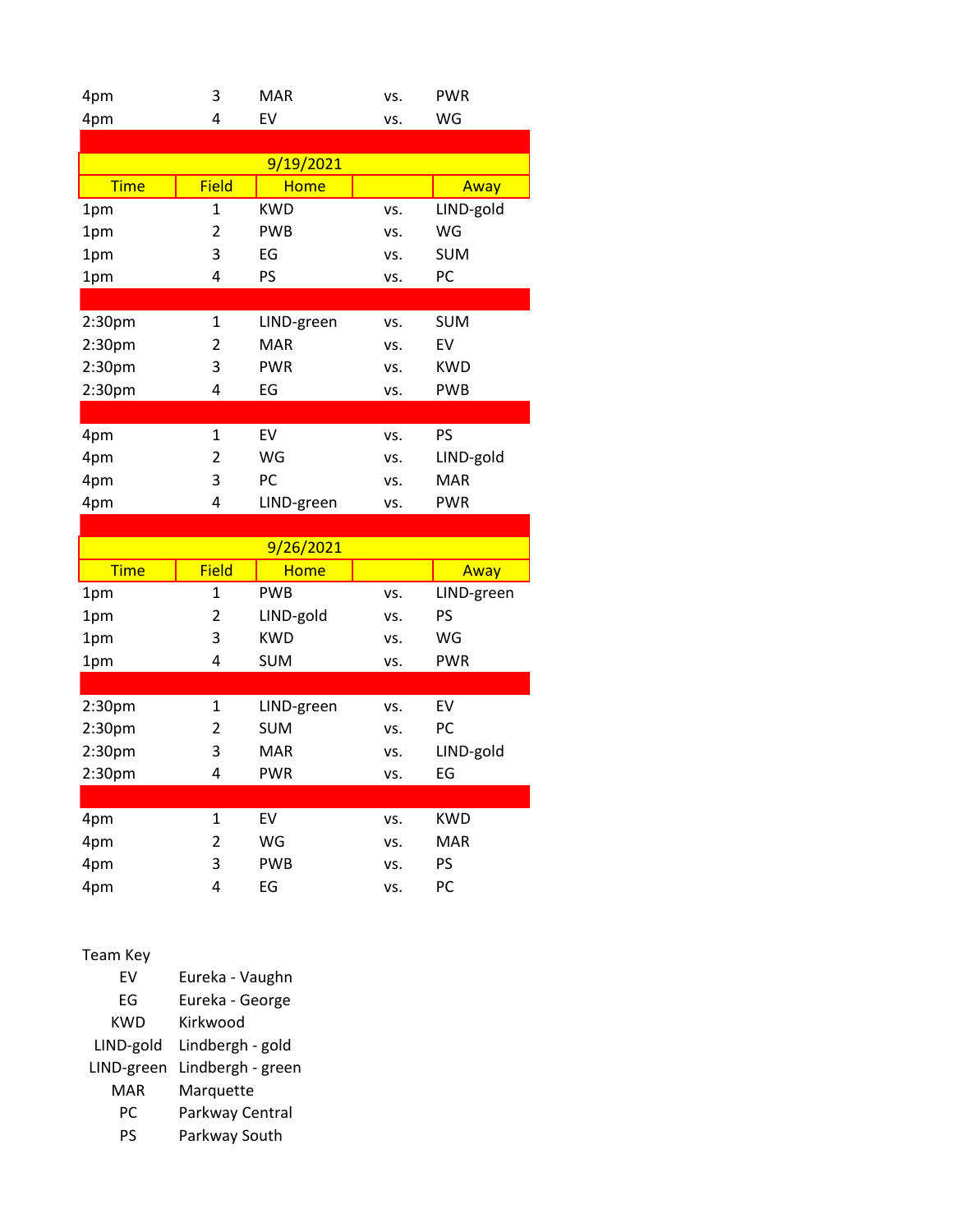- PWB Parkway West Blue
- PWR Parkway West Red
- SUM Rockwood Summit
- WG Webster Groves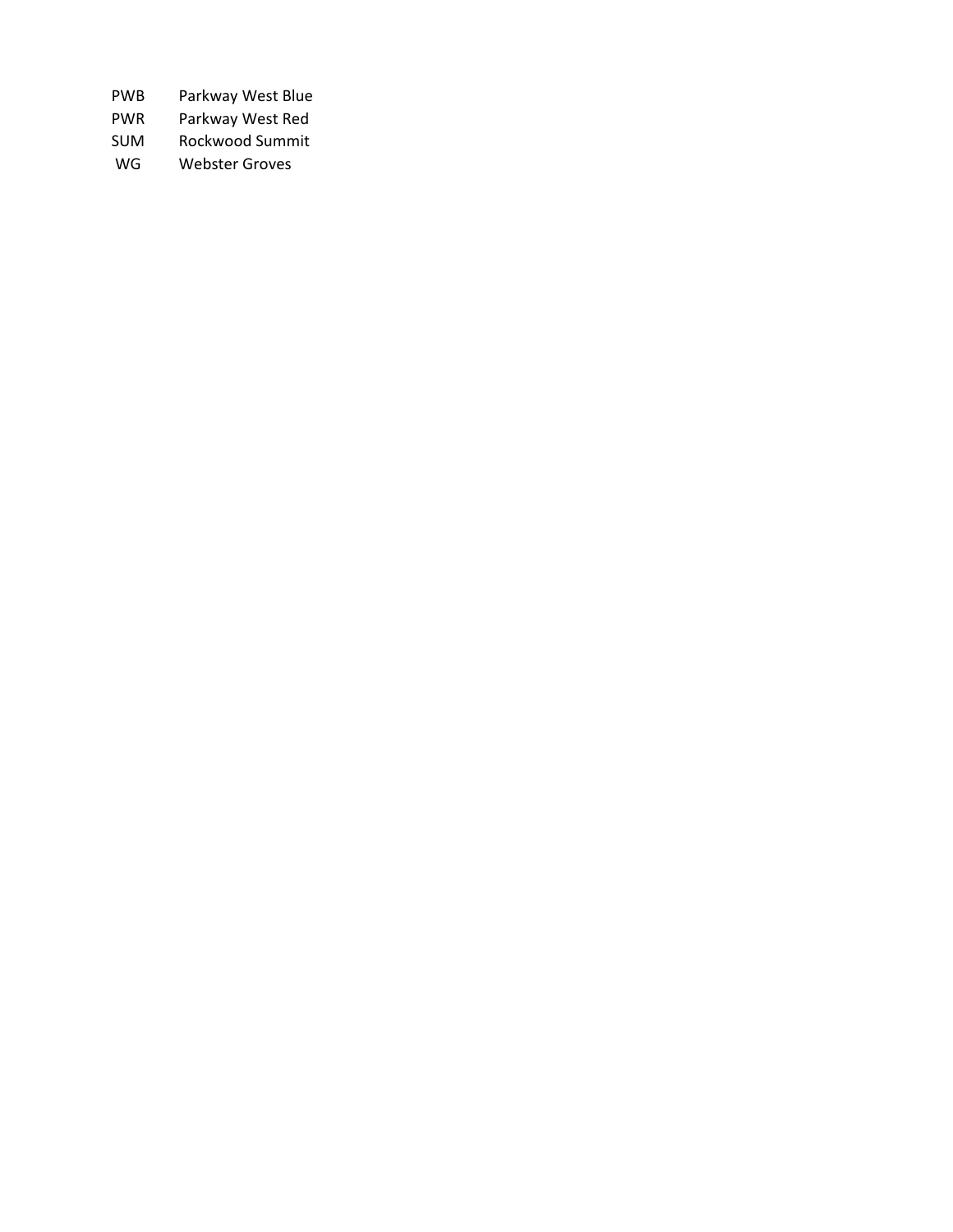| 8/15/2021    |             |     |         |  |
|--------------|-------------|-----|---------|--|
| <b>Field</b> | <b>Home</b> |     | Away    |  |
| 1            | Team 1      | VS. | Team 9  |  |
| 2            | Team 2      | VS. | Team 4  |  |
| 3            | Team 5      | VS. | Team 7  |  |
| 4            | Team 6      | VS. | Team 8  |  |
| 8            | Team 1a     | VS. | Team 3a |  |
|              |             |     |         |  |
| 1            | Team 4      | VS. | Team 1  |  |
| 2            | Team 5      | VS. | Team 2  |  |
| 3            | Team 3      | VS. | Team 6  |  |
| 4            | Team 7      | VS. | Team 1a |  |
| 8            | Team 8      | VS. | Team 3a |  |
|              |             |     |         |  |

11am 3 Team 9 vs. Team 3

| 8/29/2021   |              |         |     |         |  |
|-------------|--------------|---------|-----|---------|--|
| <b>Time</b> | <b>Field</b> | Home    |     | Away    |  |
| 8am         | 1            | Team 5  | VS. | Team 1  |  |
| 8am         | 2            | Team 6  | VS. | Team 2  |  |
| 8am         | 3            | Team 8  | VS. | Team 3  |  |
| 8am         | 4            | Team 1a | VS. | Team 4  |  |
| 8am         | 8            | Team 3a | vs. | Team 7  |  |
|             |              |         |     |         |  |
| 9:30am      | $\mathbf{1}$ | Team 2  | VS. | Team 1  |  |
| 9:30am      | 2            | Team 4  | VS. | Team 9  |  |
| $9:30$ am   | 3            | Team 3  | VS. | Team 1a |  |
| 9:30am      | 4            | Team 5  | VS. | Team 6  |  |
| 9:30am      | 8            | Team 7  | vs. | Team 8  |  |
|             |              |         |     |         |  |

11am 2 Team 9 vs. Team 3a

| 9/12/2021   |              |             |     |         |  |
|-------------|--------------|-------------|-----|---------|--|
| <b>Time</b> | <b>Field</b> | <b>Home</b> |     | Away    |  |
| 8am         | 1            | Team 1      | VS. | Team 6  |  |
| 8am         | 2            | Team 2      | VS. | Team 3  |  |
| 8am         | 3            | Team 7      | VS. | Team 4  |  |
| 8am         | 4            | Team 5      | VS. | Team 3a |  |
| 8am         | 8            | Team 1a     | VS. | Team 8  |  |
|             |              |             |     |         |  |
| 9:30am      | 1            | Team 8      | VS. | Team 9  |  |
| 9:30am      | 2            | Team 3a     | VS. | Team 1  |  |
| $9:30$ am   | 3            | Team 3      | VS. | Team 4  |  |
| 9:30am      | 4            | Team 7      | VS. | Team 2  |  |
| 9:30am      | 8            | Team 6      | VS. | Team 1a |  |
|             |              |             |     |         |  |
| 11am        | 8            | Team 9      | VS. | Team 5  |  |